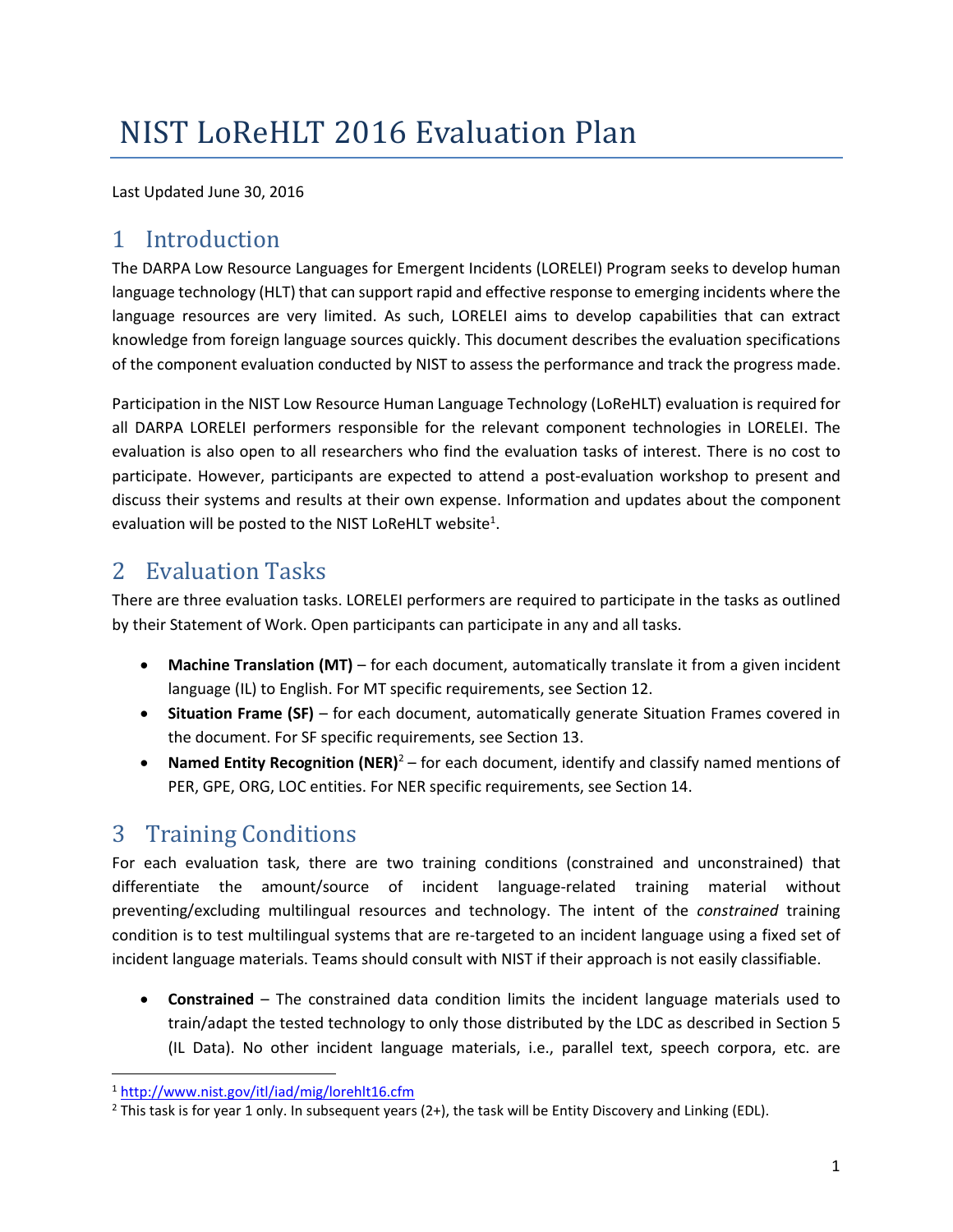permitted, but language knowledge gained from the Native Language Informant as described in Section 6 is permitted. Prior to the evaluation period, which begins with the announcement of the IL, teams can assemble multilingual resources/technologies/etc. to use during the evaluation so long as they are multilingual-focused in nature. Serendipitous included incident language data in a multilingual system is allowed and must be documented in the system description. The use of mono- and bi-lingual resources/technologies/etc. is allowed so long as they do not include the incident language. The constrained training condition is **required for each task participated in**.

 **Unconstrained** – The unconstrained condition removes the limitations of the constrained condition. That is, teams may use additional, publicly available data including data in the incident language in addition to those described in Section 5. However, due to the nature of the evaluation (where the incident has already happened), after the IL announcement, teams may not crawl/mine for incident specific data since that would constitute knowledge of the future, but data in the incident language is permissible<sup>3</sup>. Teams can use pre-existing, public mono-lingual technologies for the incident language as long as the technology is not a LoReHLT task. For instance, running the evaluation data through GoogleTranslate™ is not permitted. Teams can test their own mono-lingual technologies for the incident language, even if it is a LoReHLT task, but must adhere to the rules in Section 8. Teams can use additional Native Language Informant time beyond the limits in Section 6. The teams must document the additional data and technologies in the system description. The unconstrained training condition is **optional but encouraged**.

### 4 Baseline Training Data

For each evaluation task, a set of non-IL data resources will be provided by the LDC for training prior to the evaluation period. To obtain this data, open participants must register to participate and sign the license agreement which can be found on the NIST LoReHLT website.

Each task (MT, SF, or NER) has its own annotation guideline. If you are an open participant and do not have direct access to the annotation guidelines, please contact LDC a[t lorelei-poc@ldc.upenn.edu](mailto:lorelei-poc@ldc.upenn.edu) and ask for the LoReHLT translation, situation frame, or simple named entity guidelines.

# 5 Evaluation Data

### 5.1 Component Definition & Release Plan

All three evaluation tasks will use the same data component and have the same release plan. The LDC releases the Incident Language (IL) data and English Scenario Model in an encrypted format (see [5.4\)](#page-2-0), and NIST releases the appropriate decryption key(s) at the appropriate stages. Participants must complete an ensemble of all three checkpoints for their submissions to be considered complete. The stages are:

- Pre-IL Announcement (before the IL Announcement)
	- o **Set 0**: Encrypted pre-incident IL training data released
	- o **Set 1**: Encrypted incident/post-incident IL training data set 1 released
	- o **Set 2**: Encrypted incident/post-incident IL training data set 2 released
	- o **Set S**: Encrypted incident/post-incident English Scenario Model released

 $\overline{\phantom{a}}$ <sup>3</sup> Do not confuse incident language and incident.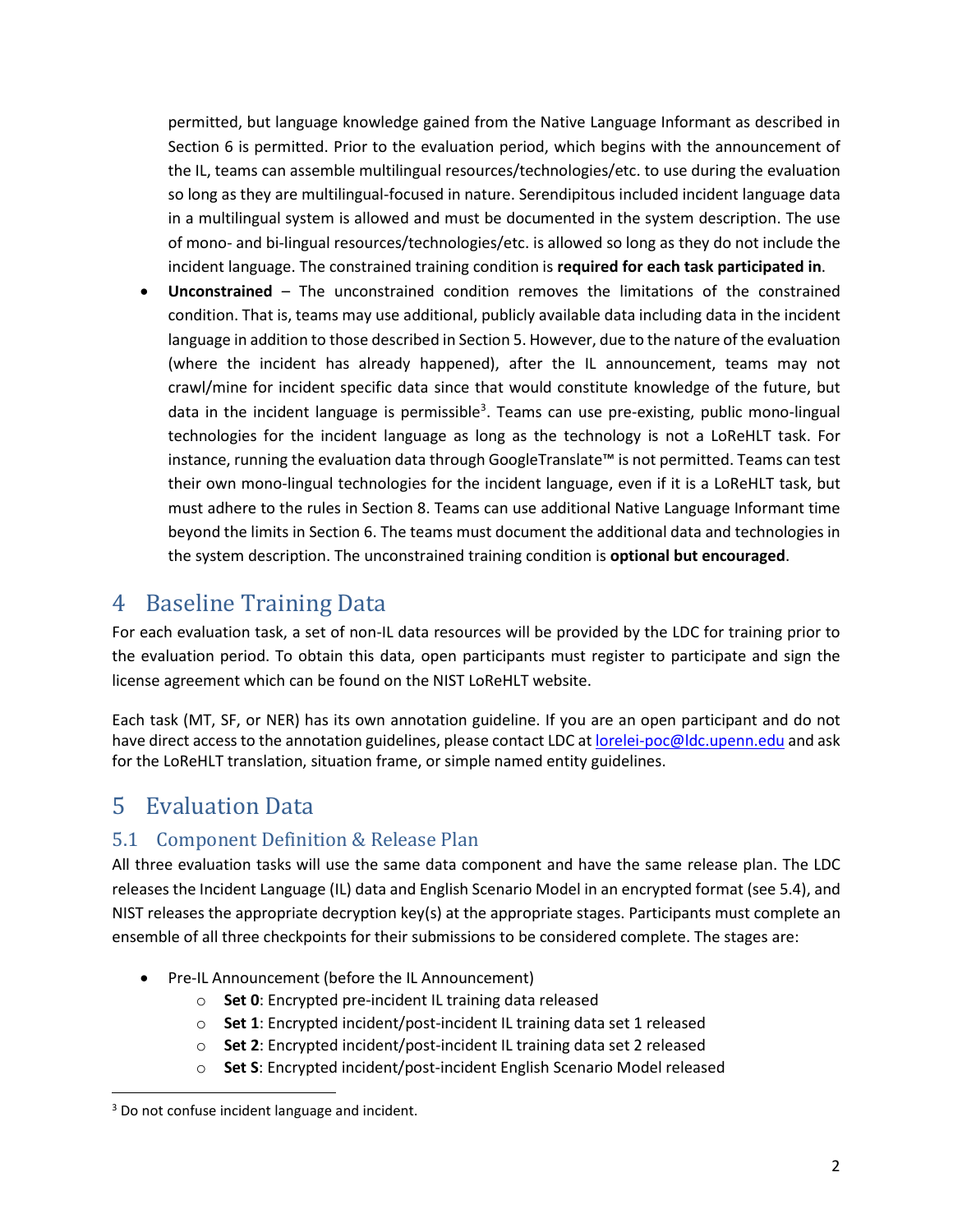- o **Set E**: Encrypted incident/post-incident IL evaluation data released
- IL Announcement
	- o Identity of IL announced
	- o Decryption keys for **set 0** and **set E** released
- Evaluation Checkpoint 1
	- o Train with data from **set 0** begins at IL Announcement
	- o Evaluation Checkpoint 1 submission due 7 days after IL Announcement
	- o Decryption key for **set 1** and **set S** released 7 days after IL Announcement and after submission to Evaluation Checkpoint 1 made
- Evaluation Checkpoint 2
	- o Train with data from **set 0** begins at IL Announcement
	- o Train with data from **set 1** and **set S** begins after the Evaluation Checkpoint 1 submission deadline and the team makes a submission
	- o Evaluation Checkpoint 2 submission due 14 days after IL Announcement
	- o Decryption key for **set 2** released 14 days after IL Announcement and after submission to Evaluation Checkpoint 2 made
- Evaluation Checkpoint 3
	- o Train with data from **set 0** begins at IL Announcement
	- o Train with data from **set 1** and **set S** begins after the Evaluation Checkpoint 1 submission deadline and the team makes a submission
	- o Train with data from **set 2** begins after the Evaluation Checkpoint 2 submission deadline and the team makes a submission
	- o Evaluation Checkpoint 3 submission due 30 days after IL Announcement

#### 5.2 Data Description

The composition of the five datasets (**set 0, set 1, set 2, set S, and set E**) are listed in Table 1 below. The given target data volume is **approximate** and depends on data availability. If the amount for a genre is short of the target, LDC will substitute with another genre. "Kw" refers to multiples of 1000 words.

#### <span id="page-2-1"></span>5.3 Data Format and Structure

These five datasets (aka the evaluation IL package) will be released by the LDC. The data format and structure are described in detail in the data specification document uploaded on the NIST LoReHLT website.

#### <span id="page-2-0"></span>5.4 Data Encryption

The dataset described above will be encrypted using OpenSSL. NIST has created a package with instructions on how to encrypt and decrypt the data using some sample data. The package can be downloaded from the NIST LoReHLT website.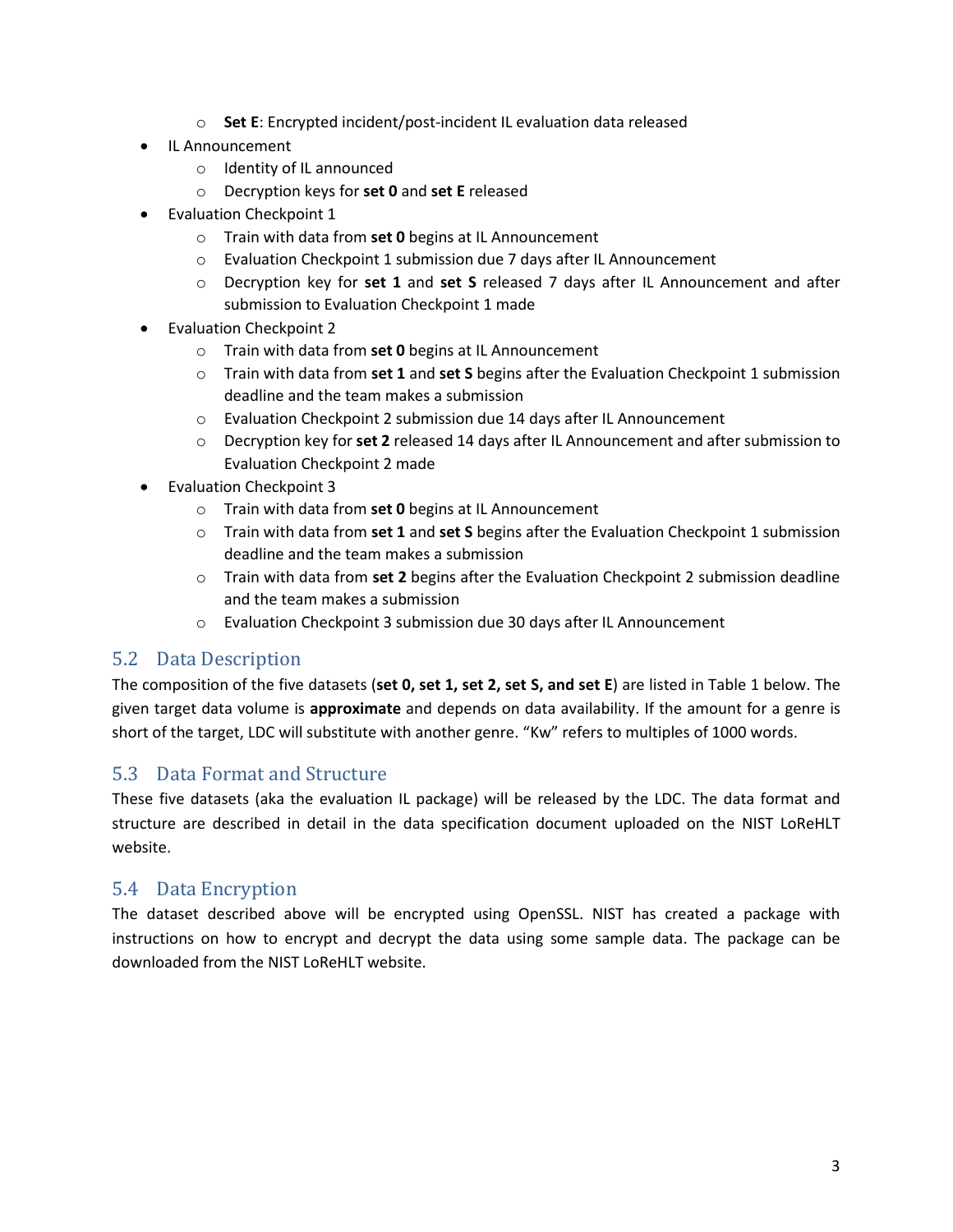#### **Table 1: LoReHLT16 IL data description**

| Set 0 - pre-incident epoch                                                                 |
|--------------------------------------------------------------------------------------------|
| <b>Incident Description Document</b>                                                       |
| Category I Resources <sup>4</sup>                                                          |
| <b>Monolingual Source Text:</b>                                                            |
| ~100Kw newswire<br>$\bigcirc$                                                              |
| ~75Kw discussion forum/blog<br>$\circ$                                                     |
| ~50Kw Twitter/SMS<br>$\circ$                                                               |
| Parallel Text <sup>5</sup> :                                                               |
| ~100Kw newswire<br>$\circ$                                                                 |
| ~100Kw discussion forum/blog<br>$\circ$                                                    |
| ~100Kw Twitter/SMS<br>$\circ$                                                              |
| Parallel Dictionary (~10,000 stems/lemmas)                                                 |
| Category II Resources (any 5 of the following):                                            |
| parallel dictionary IL --> non-English<br>$\bullet$                                        |
| monolingual IL dictionary                                                                  |
| monolingual IL grammar book                                                                |
| parallel English --> IL grammar book                                                       |
| monolingual IL primer book                                                                 |
| monolingual IL gazetteer                                                                   |
| parallel IL --> English gazetteer                                                          |
| Set 1 - incident/post-incident epoch                                                       |
| Monolingual Source Text $-1/3$ of leftover after set E is met                              |
| Set 2 - incident/post-incident epoch                                                       |
| Monolingual Source Text $-2/3$ of leftover after set E is met                              |
| Set S - incident/post-incident epoch                                                       |
| English Scenario Model - approximately 50Kw, genre balance will vary based on availability |
| Set E - incident/post-incident epoch                                                       |
| Source Text:                                                                               |
| ~100Kw newswire                                                                            |
| ~50Kw discussion forum/blog                                                                |
| ~50Kw Twitter/SMS                                                                          |

### 6 Native Informant Resources

During the evaluation period, participants are allowed the use of a native informant (NI) in their system development. The LORELEI performers will be provided the native informant by their sponsor<sup>6</sup> through the data provider Appen. The native informant will be available remotely via telephone or internet connection. Open participants, if they wish to use a native informant, have to supply their own at their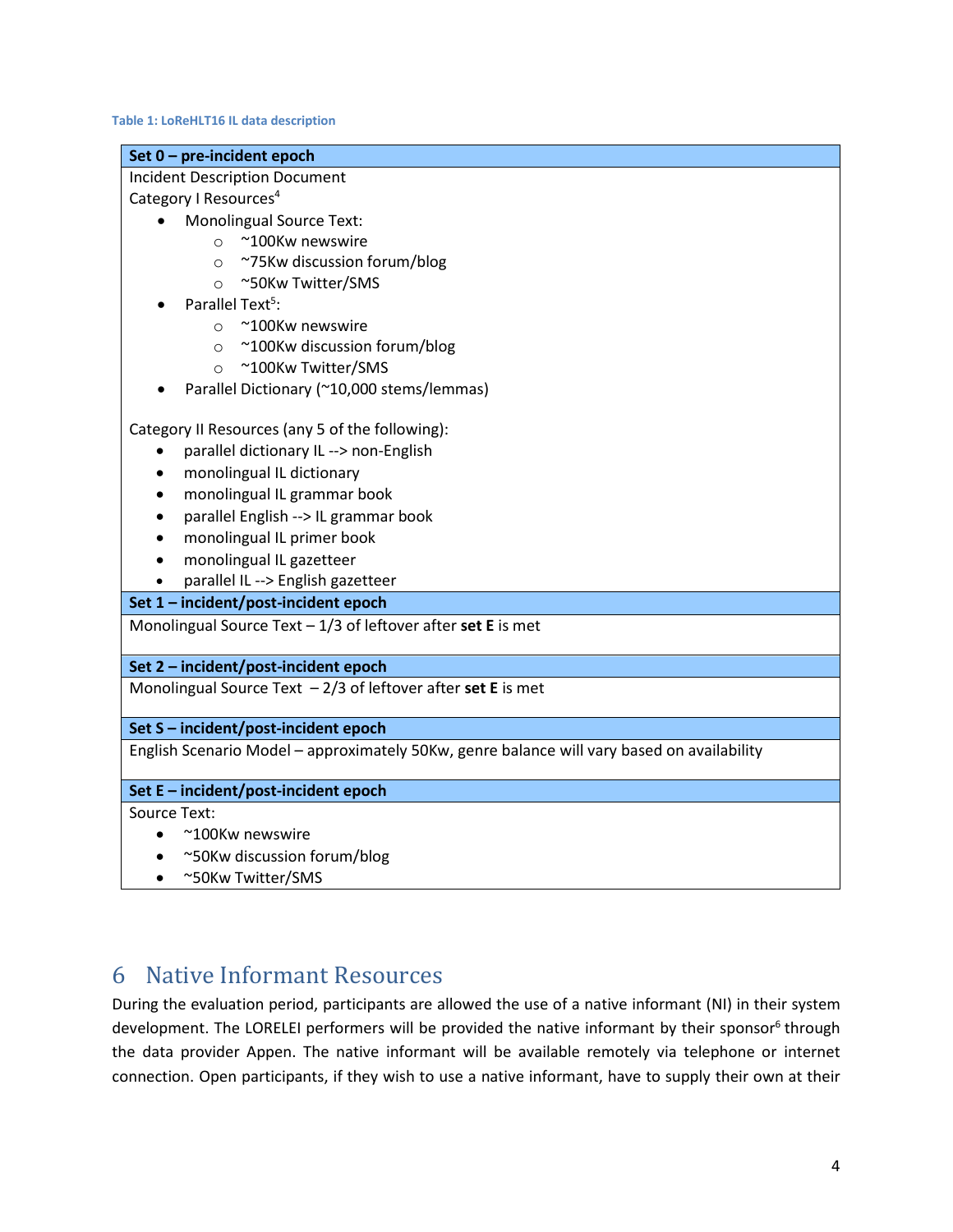own cost and are free to determine how they communicate with their informant. However, consultation with the informant, by LORELEI performers and open participants, must abide by the following guidelines:

- Informant can be a native speaker of the IL but cannot be a professional linguist.
- Due to the nature of the evaluation (incident already happened), teams cannot ask the NI to tell them about the incident at any checkpoint. Additionally, **the evaluation data must remain unseen and sequestered, and all probing of the evaluation data is prohibited**. Otherwise, it is up to the individual teams to determine how they will make use of the informant. The teams must document how they have used the informant (e.g. producing additional resources for training, etc.).
- If a member(s) of the developer's team also happens to be a native speaker of the IL, this information must also be documented.
- For the constrained training condition, consultation with the informant is limited to the number of hours listed below for each task a team participates regardless of how many submissions. If the use of the native informant exceeds the number of hours given, the submissions are considered to be in the unconstrained training track.
	- o 1 hour for Evaluation Checkpoint 1
	- $\circ$  5 hours for Evaluation Checkpoint 2 (4 hours if 1 hour was used in Checkpoint 1)

### 7 Evaluation Protocol

#### 7.1 Evaluation Account

 $\overline{\phantom{a}}$ 

All participants are required to sign up for an evaluation account on the NIST LoReHLT evaluation web site as all evaluation activities will be conducted via the evaluation account. Go to [https://lorehlt.nist.gov](https://lorehlt.nist.gov/) to sign up for an account. Participants will need a valid email address and choose a password that is at least 12 characters long including uppercase and lowercase letters, numbers, and special characters.

After signing up and confirming the account, each participant<sup>7</sup> will be asked to associate himself/herself to a site<sup>8</sup> (or create his/her site if it does not exist). The first person who creates the site will be deemed the *site representative* and will have to approve participants who want to join his/her site. The site representative will be asked to associate his/her site to a team<sup>9</sup> (or create his/her team if it does not exist). The first person who creates the team will be deemed the *team representative* and will have to approve sites who want to join his/her team. The site representative can create multiple teams as well as ask to join his/her site to other teams. The team representative must register his/her team for a particular task

<sup>&</sup>lt;sup>4</sup> One of the category I resources (monolingual text, parallel text, or parallel dictionary) must exceed the minimum target by 500%.

<sup>5</sup> The parallel text is found/harvested data and automatically aligned, not created (e.g. via professional translation agency or crowdsourcing). ~300Kw comparable may be substituted for every 100Kw parallel if parallel text is not available.

<sup>&</sup>lt;sup>6</sup> LORELEI performers will be provided NI time by their sponsor only for the amount given above. If teams want additional time, they must make their own arrangement at their own cost.

<sup>7</sup> A *participant* is defined as a member of an organization who takes part in the evaluation (e.g., Clark Kent).

<sup>8</sup> A *site* is defined to be a single organization participating in the evaluation (e.g., The Daily Planet).

<sup>9</sup> A *team* is defined to be a group of organizations collaborating on a task in the evaluation (e.g., Justice League).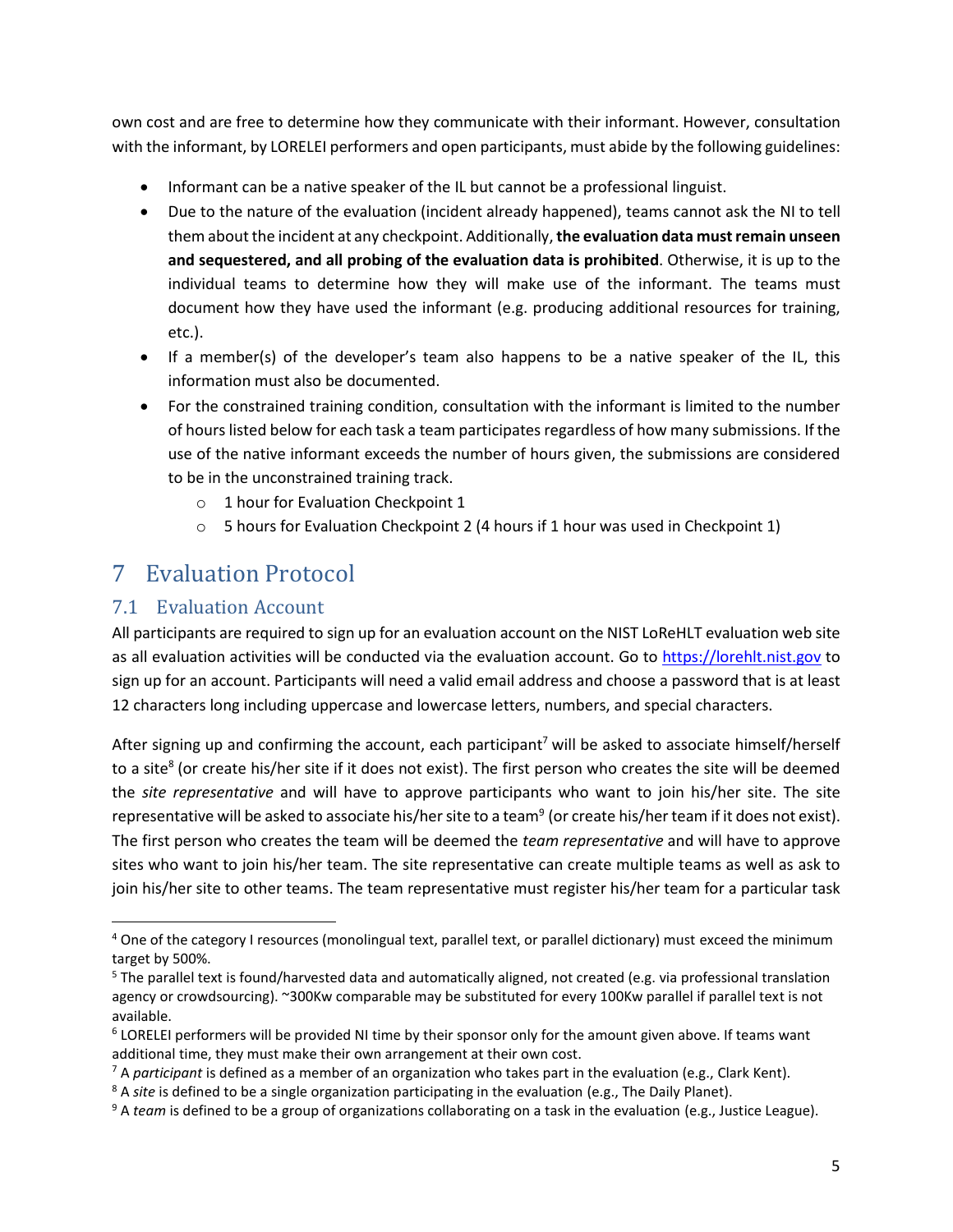to participate in that task. If the site declares itself as a LORELEI performer, its status will be verified. If the site is not a LORELEI performer, the site representative will be asked to sign the LDC license. The LDC will confirm the license and release the appropriate data to the site.

### 7.2 System Input File Format

The input source data to the system is the same across all three tasks and uses the LDC LTF format conforming to the LTF DTD referenced inside the test files. For a detailed description of the evaluation IL package, see Section [5.3.](#page-2-1)

Each team is to process the entire test set even though for some tasks only a portion of the test will be scored. An example LTF file is given below.

```
<?xml version="1.0" encoding="UTF-8"?>
<!DOCTYPE LCTL_TEXT SYSTEM "ltf.v1.5.dtd">
\langleLCTL_TEXT\rangle<DOC id="NW_ARX_UZB_164780_20140900" tokenization="tokenization_parameters.v2.0" grammar="none" 
raw_text_char_length="1781" raw_text_md5="1511bf44675b0256adc190a7b96e14bd">
       <TEXT>
          <SEG id="segment-0" start_char="0" end_char="31">
              <ORIGINAL_TEXT>Emlashni birinchi kim boshlagan?</ORIGINAL_TEXT>
               <TOKEN id="token-0-0" pos="word" morph="none" start_char="0" end_char="7">Emlashni</TOKEN><br><TOKEN id="token-0-1" pos="word" morph="none" start_char="9" end_char="16">birinchi</TOKEN><br><TOKEN id="token-0-2" pos="word" morph=
          \langle/SEG><SEG id="segment-1" start_char="33" end_char="61">
               <ORIGINAL_TEXT>Pereyti k: navigatsiya, poisk</ORIGINAL_TEXT>
<TOKEN id="token-1-0" pos="word" morph="none" start_char="33" end_char="39">Pereyti</TOKEN>
               <TOKEN id="token-1-1" pos="word" morph="none" start_char="41" end_char="41">k</TOKEN>
<TOKEN id="token-1-2" pos="punct" morph="none" start_char="42" end_char="42">:</TOKEN>
               <TOKEN id="token-1-3" pos="word" morph="none" start_char="44" end_char="54">navigatsiya</TOKEN><br><TOKEN id="token-1-4" pos="punct" morph="none" start_char="55" end_char="55">,</TOKEN><br><TOKEN id="token-1-5" pos="word" morph=
           </SEG>
       ...
</TEXT>
   </DOC>
\langle/LCTL_TEXT>
```
### 7.3 System Output File Format

While all tasks have the same system input file format, each has its own output format. Refer to the task specific section for information about the output requirement for that task.

### 7.4 File List

The terms of usage of the Twitter data require that only the URLs of the tweets can be redistributed, not the actual tweets. As tweets can be deleted at any given time, **participants are encouraged to harvest the tweets as soon as possible upon receipt of the evaluation data after the decryption keys are released.** As such, to distinguish between no output due to deleted tweets from no output due to a system's inability to produce the results, each team is required to submit a file list along with their system output to indicate the source data availability. Even though this issue is only affected Twitter data, we ask teams to submit a list indicating the availability of all files in **set E** for ease of use. For consistency, use the file list distributed with set E (called 'filelist.txt') and add a new field to indicate the file availability.

<DocID><tab><Available>

For example: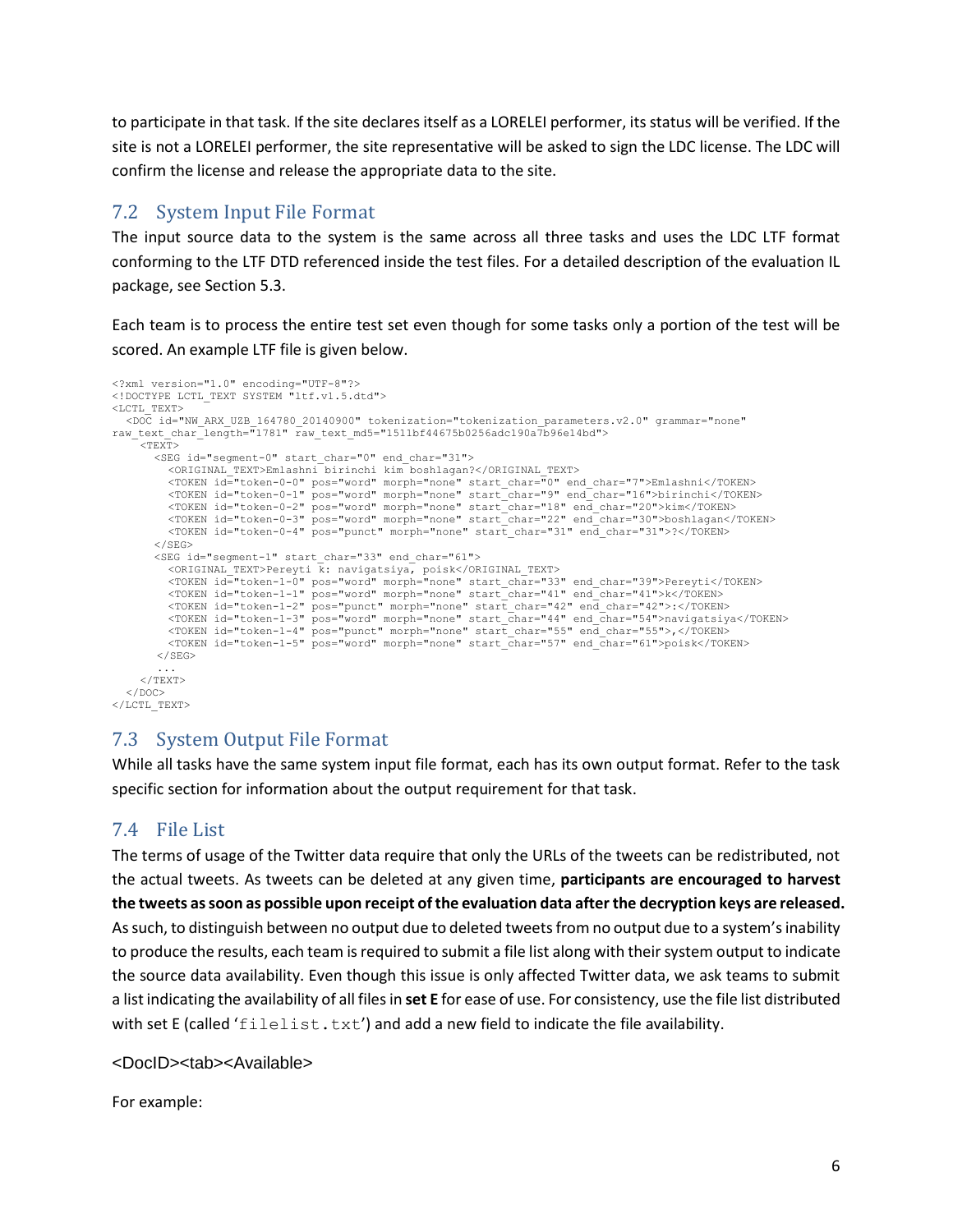#### DF\_AOA\_TUR\_0000116\_20140900 TRUE SN\_TWT\_TUR\_2221137\_20141021-02 FALSE

### 7.5 Submission Requirements

Each team is required to participate in the constrained training condition and is encouraged to participate in the unconstrained training condition. One of the goals of the LoReHLT evaluation is to track system performance over time. As such teams are required to submit at least one complete ensemble per the training condition participated. An *ensemble* is defined to be a set of three submissions, one at each checkpoint.

For cross-team comparisons, NIST will create two primary ensembles (one for constrained and one for unconstrained training condition) for each team. Teams must upload submissionsfor all three checkpoints in the correct order (e.g., cannot submit for checkpoint 2 if checkpoint 1 is empty) for the primary ensembles to be considered complete.

For intra-team comparisons, teams can create additional contrastive ensembles at any time. Teams are not required to complete all three checkpoints (e.g., can submit to checkpoint 2 even if checkpoint 1 is empty as long as checkpoint 2 is active).

Teams can resubmit for a given checkpoint as long as the checkpoint is active. Teams will get a general failed/scoring complete message<sup>10</sup> to indicate the status of their submission. High level scores are only shown when the checkpoint is closed.

At each submission checkpoint, teams can provide a short description of their submissions after they upload their system output. At the conclusion of the evaluation, each team is required to submit a single more formal system description that covers their primary and contrastive ensembles for all tasks the team participated in. The final results will be released to teams who submit a system description. The system descriptions will be compiled into the workshop proceedings. Teams can download the template for the system description on the NIST LoReHLT16 website.

Refer to the task specific sections below for the requirements on how to package the system output for a given task into a submission file.

# 8 Evaluation Rules and Requirements

 $\overline{\phantom{a}}$ 

The evaluation is an open evaluation where the test data is sent to the participants who will process and submit the output to NIST. As such, the participants have agreed to process the data in accordance with the following rules:

<sup>&</sup>lt;sup>10</sup> If "failed", there will be a link to a more detailed error report. If "scoring complete", it indicates the server successfully scored the submission with no issue.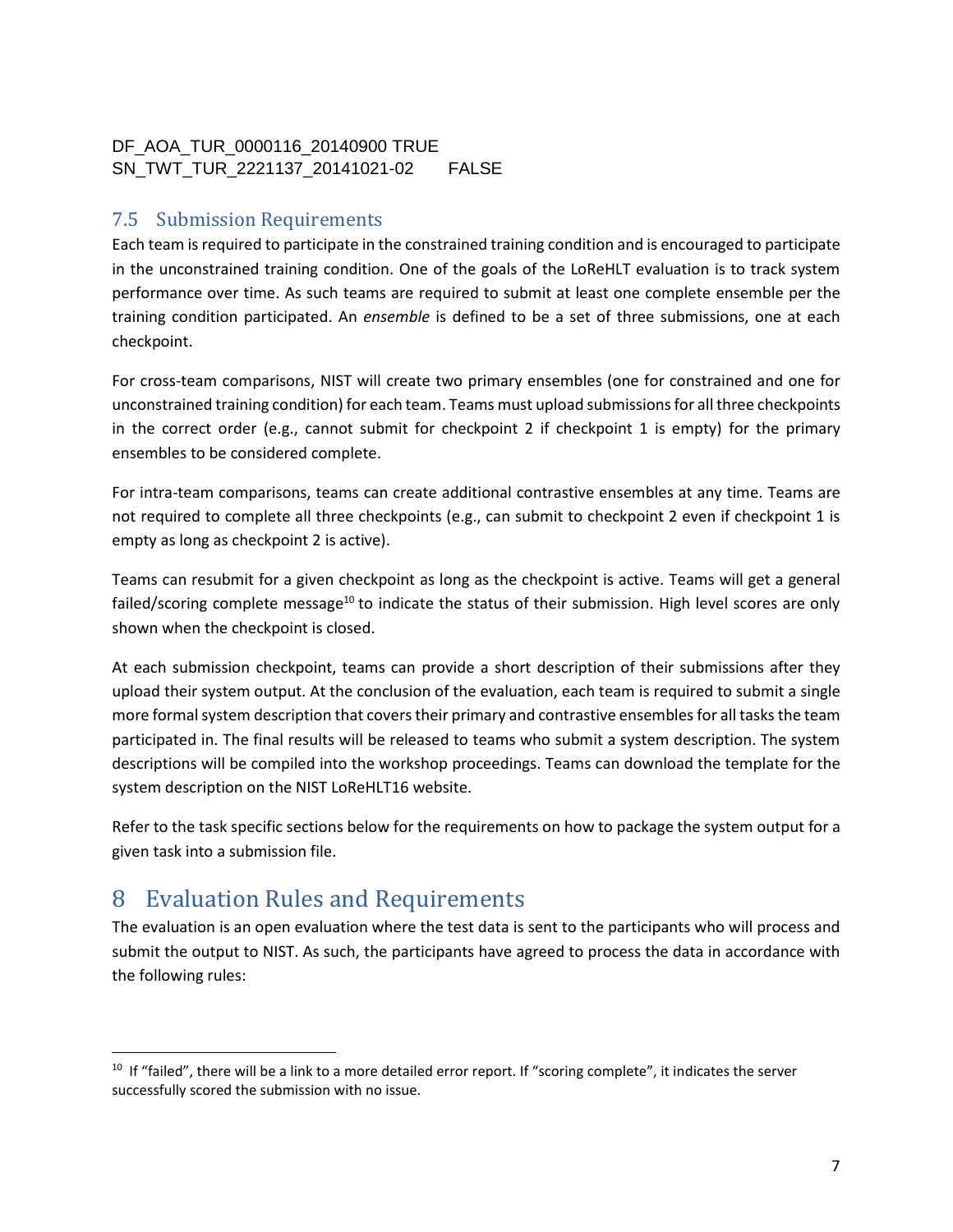- The participant agrees not to investigate the evaluation data. Both human/manual and automatic probing of the evaluation data is prohibited to ensure that all participating systems have the same amount of information on the evaluation data.
- $\bullet$  The participant agrees to abide by the terms guiding the use of the native informant<sup>11</sup>.
- The participant agrees to process at least the constrained training track for each of the selected tasks.
- The participant agrees to complete all three checkpoints to be considered a complete submission for each selected task and training track combination.
- The participant agrees to participate in the dry run exercise to ensure evaluation readiness.
- The participant agrees to attend a post-evaluation workshop to present and discuss his/her systems. Failure to attend the workshop may result in participant being denied from participating in future evaluations.
- The participant agrees to the rules governing the publication of the results.

# 9 Guidelines for Publication of Results

This evaluation follows an open model to promote interchange with the outside world. At the conclusion of the evaluation cycle, NIST will create a report that documents the evaluation. The report will be posted on the NIST web space and will identify the participants and the scores from various metrics achieved for task.

The report that NIST creates should not be construed or represented as endorsements for any participant's system or commercial product, or as official findings on the part of NIST or the U.S. Government.

### 9.1 Rules Governing Publication of Evaluation Results

The rules governing the publication of the LoReHLT evaluation results are similar to those used in other MIG evaluations.

- Participants are free to publish results for their own system, but participants must not publicly compare their results with other participants (ranking, score differences, etc.) without explicit written consent from the other participants.
- While participants may report their own results, participants may not make advertising claims about winning the evaluation or claim NIST endorsement of their system(s). Per U.S. Code of Federal Regulations (15 C.F.R. § 200.113): *NIST does not approve, recommend, or endorse any proprietary product or proprietary material. No reference shall be made to NIST, or to reports or results furnished by NIST in any advertising or sales promotion which would indicate or imply that NIST approves, recommends, or endorses any proprietary product or proprietary material, or which has as its purpose an intent to cause directly or indirectly the advertised product to be used or purchased because of NIST test reports or results.*
- All publications must contain the following NIST disclaimer:

 $\overline{\phantom{a}}$ 

<sup>&</sup>lt;sup>11</sup> contact NIST a[t lorehlt\\_poc@nist.gov](mailto:lorehlt_poc@nist.gov) if this presents a problem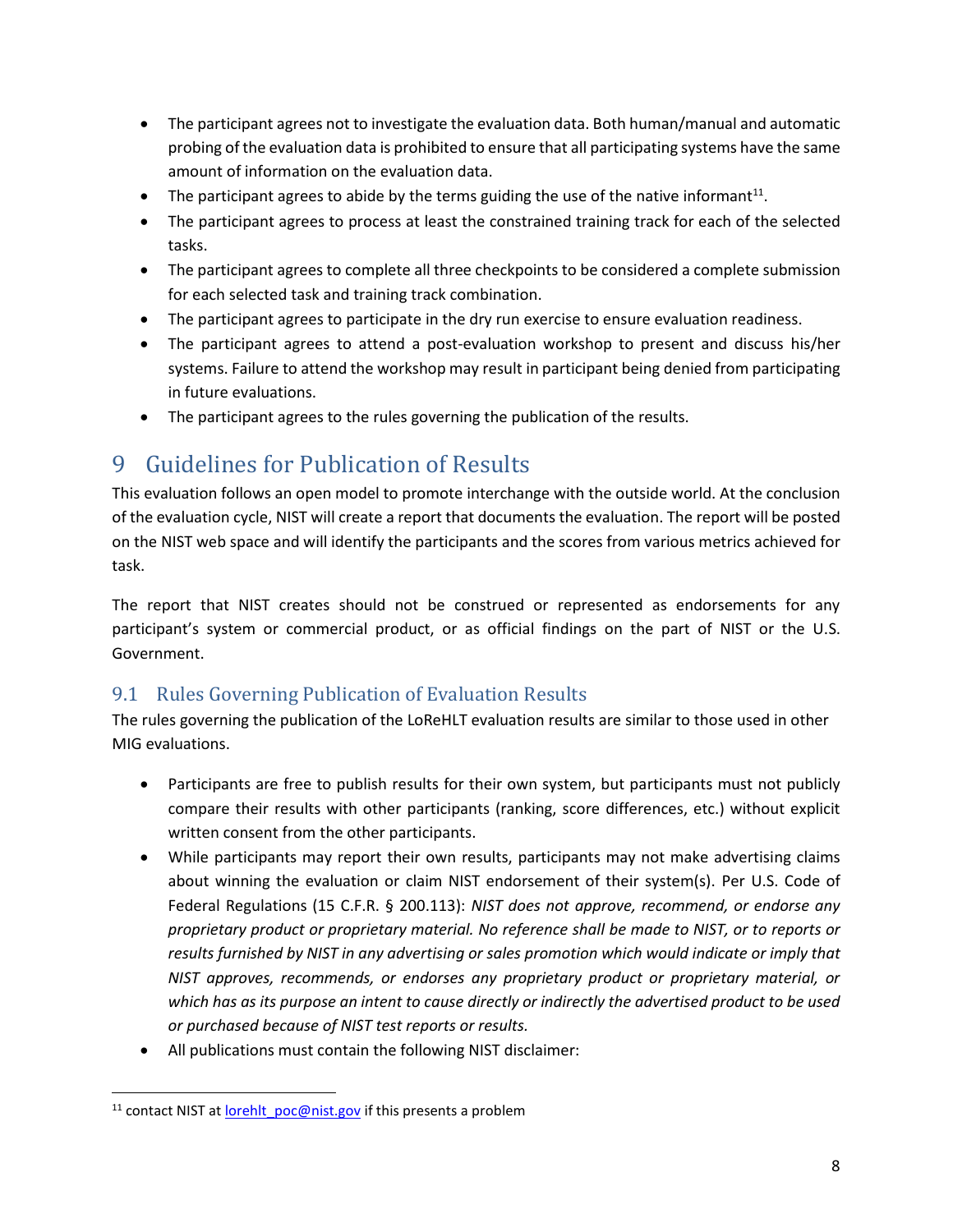*NIST serves to coordinate the evaluations in order to support research and to help advance the state- of-the-art. NIST evaluations are not viewed as a competition, as such results reported by NIST are not to be construed, or represented, as endorsements of any participant's system, or as official findings on the part of NIST or the U.S. Government.*

### 10 Dry Run

All participants are required to participate in a dry run evaluation to demonstrate evaluation readiness. The purpose of the dry run is to exercise the evaluation infrastructure, not testing systems' ability to handle a new language. As such, the dry run intends to be flexible and at the same time to follow the protocol of the official evaluation as much as possible. Some of the differences between the dry run and the official evaluation are:

- Shorter time duration between checkpoints
- $\bullet$  Time with native informant is for one hour<sup>12</sup> per team per task between IL Announcement and Checkpoint 1. It is the teams' responsibility to contact the data provider (Appen) to arrange time with the native informant during this period.
- The identity of the language is known before the IL Announcement (Mandarin).

# 11 LoReHLT Schedule

| <b>Milestone</b>                                                              | Date              |
|-------------------------------------------------------------------------------|-------------------|
| Initial version of evaluation plan published                                  | Dec 11, 2015      |
| <b>Registration period</b>                                                    | Feb $19 -$ May 16 |
| 6-month PI meeting in San Antonio, TX (LORELEI performers only)               | Feb $24 - 26$     |
| Dry run period (see dry run schedule in Section 11.1)                         | Jun $01 - 10$     |
| Official evaluation period (see official evaluation schedule in Section 11.2) | Jul 05 $-$ Aug 03 |
| 1.5-day NIST post-evaluation workshop co-located with DARPA PI meeting        | Aug $28 - 29$     |
| 2.5-day DARPA PI meeting (LORELEI performers only)                            | Aug $29 - 31$     |

### <span id="page-8-0"></span>11.1 Dry Run Schedule

| <b>Milestones</b>                                                      | Date            |
|------------------------------------------------------------------------|-----------------|
| Encrypted data released by LDC                                         | <b>Jun 01</b>   |
| <b>IL Announcement</b>                                                 | Noon EDT Jun 02 |
| - Decryption keys for set 0 and set E distributed by NIST              |                 |
| - System description submission opens                                  |                 |
| - Access to Native Informant begins                                    |                 |
| - Submission for checkpoint 1 opens                                    |                 |
| <b>Evaluation Checkpoint 1</b>                                         | Noon EDT Jun 6  |
| - Access to Native Informant ends                                      |                 |
| - Submission for checkpoint 1 closes                                   |                 |
| - Decryption key for set 1 and set S distributed after submission made |                 |

<sup>&</sup>lt;sup>12</sup> Pending contract award prior to the dry run

 $\overline{\phantom{a}}$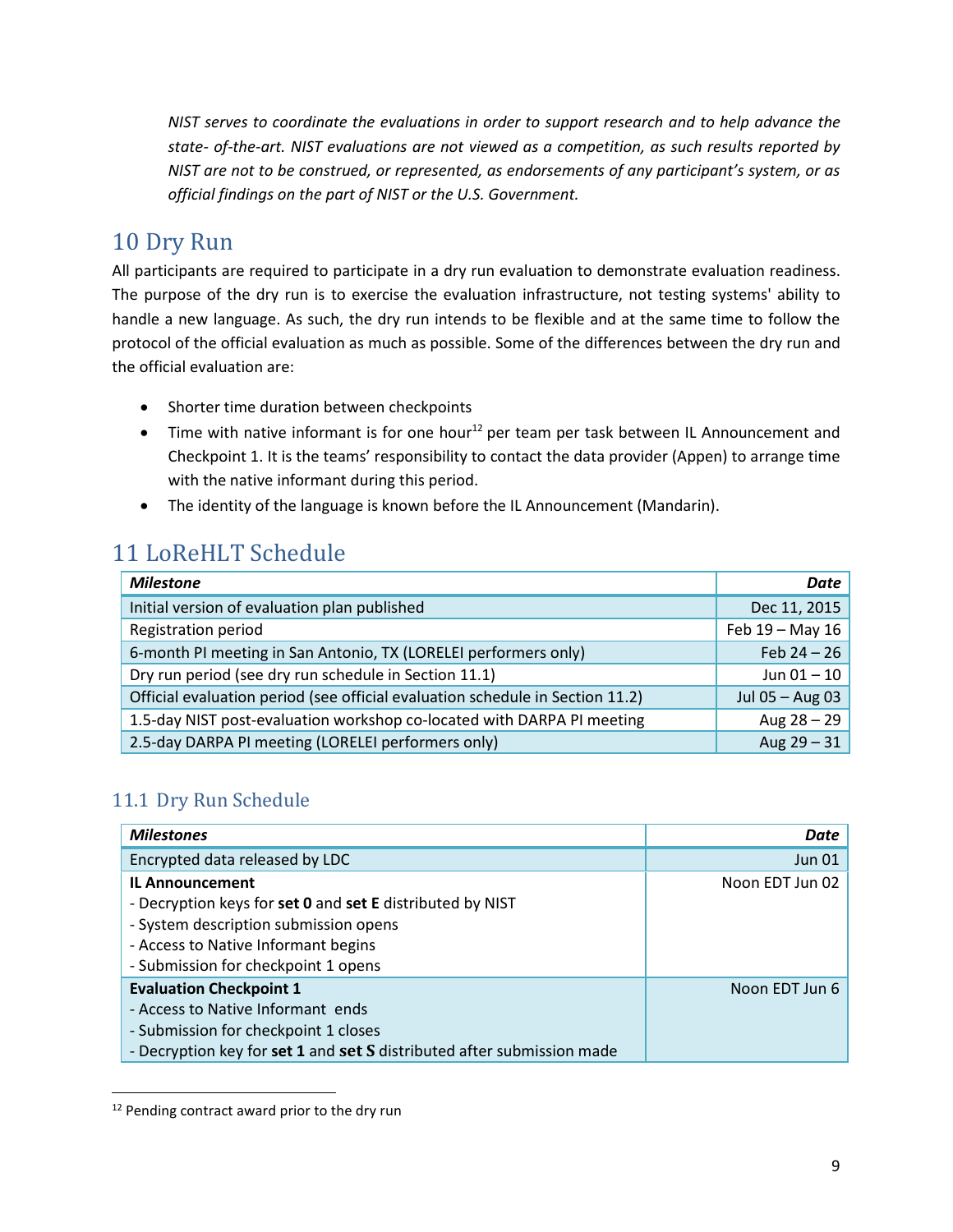| - Submission for checkpoint 2 opens                            |                                                   |
|----------------------------------------------------------------|---------------------------------------------------|
| <b>Evaluation Checkpoint 2</b>                                 | Noon EDT Jun 08                                   |
| - Submission for checkpoint 2 closes                           |                                                   |
| - Decryption key for set 2 distributed after submission made   |                                                   |
| - Submission for checkpoint 3 opens                            |                                                   |
| <b>Evaluation Checkpoint 3</b>                                 | Noon EDT Jun 10                                   |
| - Submission for checkpoint 3 closes                           |                                                   |
| System description submission closes                           | Noon EDT Jun 13                                   |
| System description reviewed by NIST                            | Jun $14$                                          |
| Preliminary results released if system description is received | <b>Jun 15</b>                                     |
| Native Informant Timeline (time amount is per team per task)   |                                                   |
|                                                                | 1 hour between noon EDT Jun 02 to noon EDT Jun 06 |

### <span id="page-9-0"></span>11.2 Official Evaluation Schedule

| <b>Milestones</b>                                                                       | Date                       |  |  |
|-----------------------------------------------------------------------------------------|----------------------------|--|--|
| Encrypted data released by LDC                                                          | <b>Jul 05</b>              |  |  |
| <b>IL Announcement</b>                                                                  | Noon EDT Jul 06            |  |  |
| - Decryption keys for set 0 and set E distributed by NIST                               |                            |  |  |
| - System description submission opens                                                   |                            |  |  |
| - Access to Native Informant begins                                                     |                            |  |  |
| - Submission for checkpoint 1 opens                                                     |                            |  |  |
| <b>Evaluation Checkpoint 1</b>                                                          | Noon EDT Jul 13            |  |  |
| - Submission for checkpoint 1 closes                                                    |                            |  |  |
| - Decryption key for set 1 and set S distributed after submission made                  |                            |  |  |
| - Submission for checkpoint 2 opens                                                     |                            |  |  |
| <b>Evaluation Checkpoint 2</b>                                                          | Noon EDT Jul 20            |  |  |
| - Access to Native Informant ends                                                       |                            |  |  |
| - Submission for checkpoint 2 closes                                                    |                            |  |  |
| - Decryption key for set 2 distributed after submission made                            |                            |  |  |
| - Submission for checkpoint 3 opens                                                     |                            |  |  |
| <b>Evaluation Checkpoint 3</b>                                                          | Noon EDT Aug 03            |  |  |
| - Submission for checkpoint 3 closes                                                    |                            |  |  |
| System description submission closes                                                    | Noon EDT Aug 09            |  |  |
| System description reviewed by NIST                                                     | Aug 10                     |  |  |
| Preliminary results released if system description is received                          | Aug 11                     |  |  |
| Native Informant Timeline (time amount is per team per task)                            |                            |  |  |
| Up to 1 hour between noon EDT Jul 06 to noon EDT Jul 13                                 |                            |  |  |
| Up to 5 hours between noon EDT Jul 13 to noon EDT Jul 20 (or 4 hours if 1 hour was used |                            |  |  |
|                                                                                         | between Jul 06 and Jul 13) |  |  |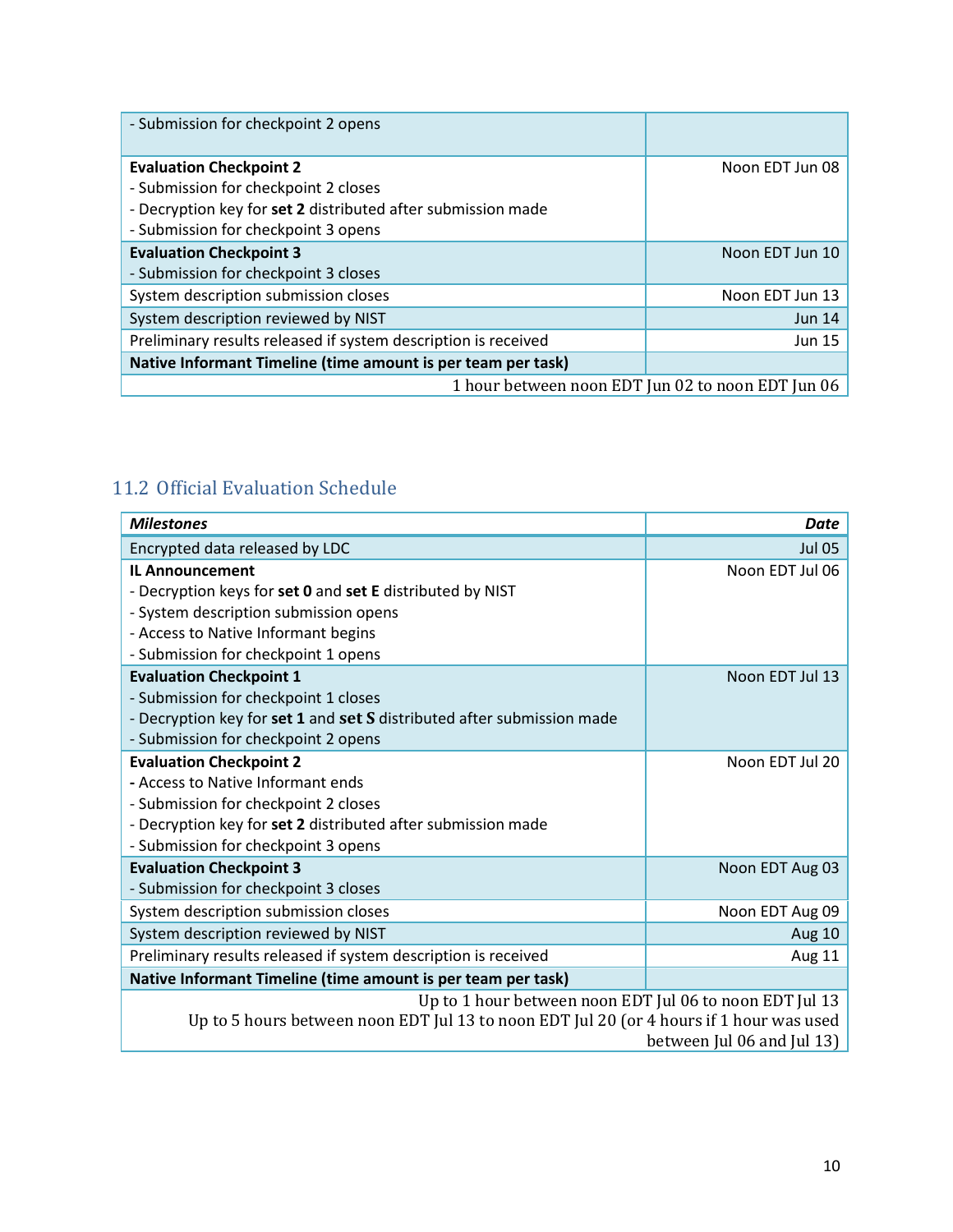# <span id="page-10-0"></span>12 Machine Translation (MT) Evaluation Specifications

### 12.1 Task Definition

Given a text document in the incident language, the MT system is required to automatically translate the document's content into English. The entire test set must be translated, even though only a subset of it will be scored in the machine translation evaluation.

### 12.2 Performance Measurements

BLEU and METEOR will be the primary metrics in Phase 1. BLEU and METEOR scores will be calculated at each checkpoint. Scoring will be done against four human reference translations. Scoring will be done preserving case. Other normalizations may be implemented for scoring purposes as necessary for the domains and data encountered.

NIST will investigate additional automatic approaches geared towards measurement of successful translation of content.

### <span id="page-10-1"></span>12.3 System Output Format

MT systems are required to output the translation conforming to the lorehlt-mt-v1.2.dtd<sup>13</sup>. A sample MT system translation file is given below:

```
<?xml version="1.0" encoding="utf-8"?>
<!DOCTYPE mteval SYSTEM "lorehlt-mt-v1.2.dtd">
<mteval>
   <tstset>
     <doc docid="NW_ARX_UZB_164780_20140900">
       <seg id="segment-0"> Who did vaccinations first?</seg>
       <seg id="segment-1"> Go to navgation, search</seg>
 …
    \langle doc>
  \langle/tstset>
</mteval>
```
The value of each doc docid attribute or seq id attribute must match exactly that used in the original LTF file.

Note that there is one MT system output file for each MT system input file, and the output file must have the same name as the input file.

### 12.4 System Submission Format

 $\overline{\phantom{a}}$ 

The MT system output files as described in [12.3](#page-10-1) along with the file list as described in section 7.4 named 'filelist.txt' should be placed into flat-file hierarchy and compressed into a .tgz or .zip file. There are no restrictions on the submission file name besides the suffix '.tgz' or '.zip'.

<sup>13</sup> <ftp://jaguar.ncsl.nist.gov/lorehlt16/lorehlt-mt-v1.2.dtd>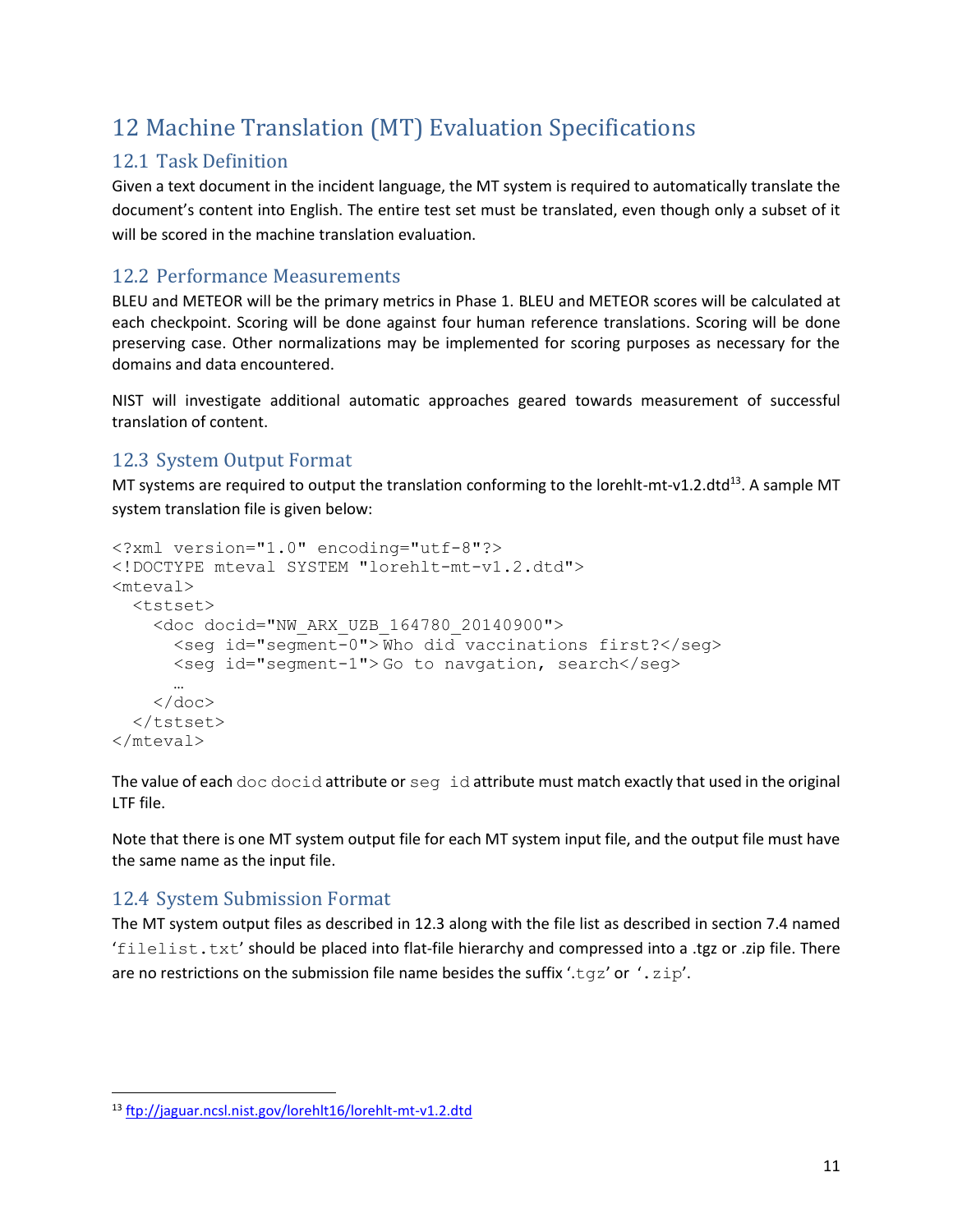# <span id="page-11-0"></span>13 Situation Frame (SF) Evaluation Specifications

### 13.1 Task Definition

Given a text document in the incident language, an SF system is required to automatically identify the 0 or more situation frames covered in the document. Each system-generated SF consists of a situation type, place localization, and (for some types) status variables.

- Situation Type: A situation frame must be labeled as one of the pre-defined types in the LDC's "Annotation Guidelines for LORELEI Situation Frames"<sup>14</sup>. There are two general classes of situations: situations involving a 'need' (e.g., food supply, evacuation, etc.) or situations involving an 'issue' (e.g., civil unrest, terrorism, etc.). Regardless of the general class, the SF system will return a string for the situation type and a confidence score.
	- o **SFType**: a text string indicating the enumerated type of situation.
	- o **TypeConfidence**: a numeric confidence value indicating the strength of evidence supporting the identified situation type for the SF. (NOTE: TypeConfidence will not be evaluated during the 2016 evaluation.)
- Place Mention: A situation occurs at a physical place, either a location or region. The SF system will identify a named entity mention, in terms of the character extent and entity type, where the situation takes place if the document contains a named entity mention. In the event there is no named mention in the document, the system is expected to not return a mention. Reference SFs will be scored regardless of the 'Proxy' tag for place annotation.
	- o **Begin**: Starting character offset of the mention within the source document
	- o **End**: Ending character offset of the mention within the source document
	- o **EntityType**: The entity type for the mention, either GPE or LOC. (NOTE: EntityType will not be evaluated during the 2016 evaluation.)
- Status Variables: Status variables indicate relevant context describing the situation.
	- o The 'issue' situation types are not accompanied by status variables.
	- $\circ$  The 'need' situation types are accompanied by three status variables for each SF: "Need", "Relief", and "Urgency". The fill of each status variable is limited to an enumerated set prescribed by the annotation document. The system SF will list the following fills
		- **Need**: One of "Current", "Future only", "Past only"
		- **Relief**: One of "Sufficient", "Insufficient/Unknown sufficiency", "No known resolution"
		- **Urgency**: true | false

The entire test set must be processed even though only a subset of documents will be scored in the SF evaluation. Systems must provide the SFType to be evaluated. Systems specifically not addressing the geographic localization and/or status variables will not be evaluated with respect to the omitted fields.

 $\overline{\phantom{a}}$ <sup>14</sup> "Annotation Guidelines for LORELEI Situation Frames"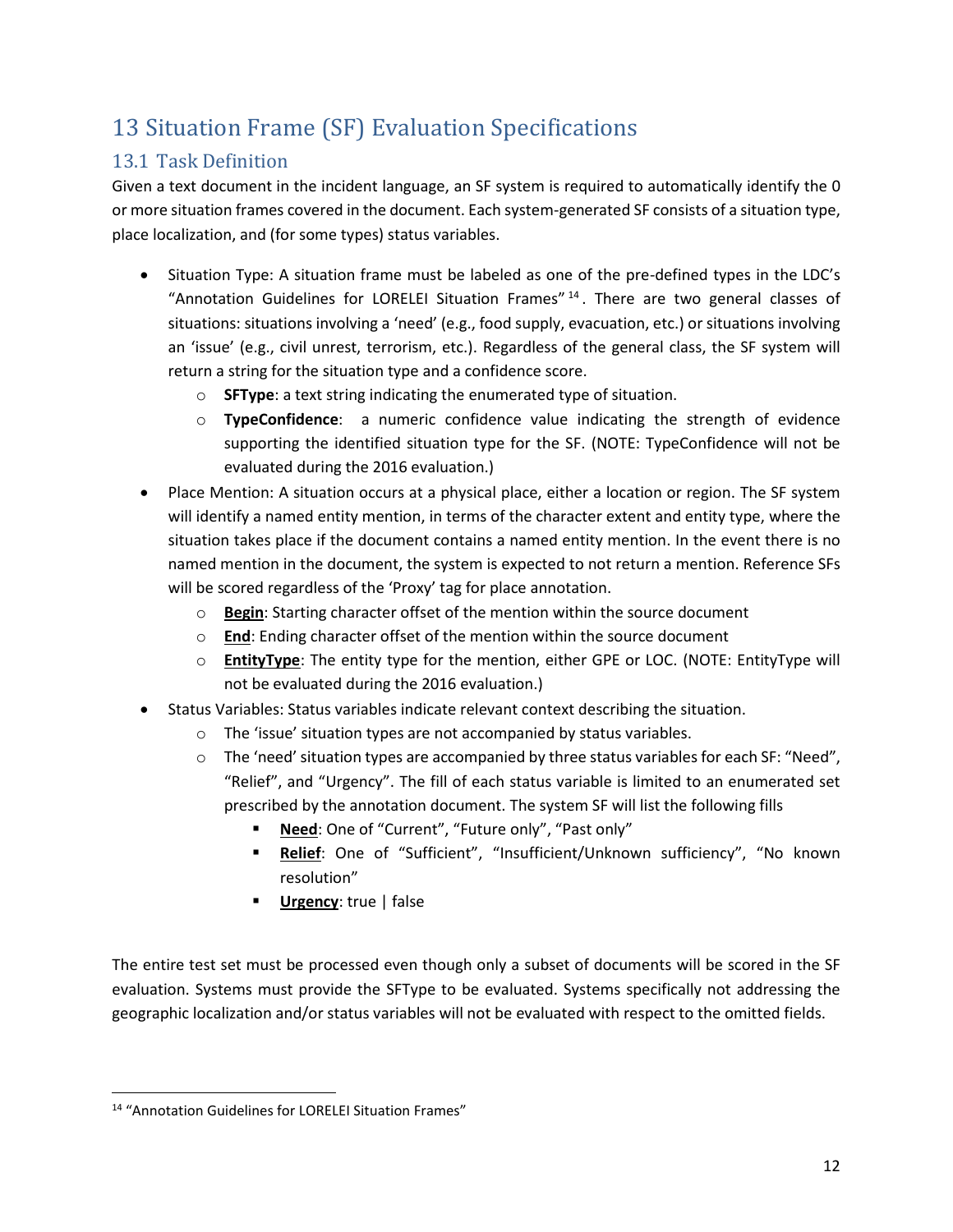#### 13.2 Performance Measurements

The conceptual use of SF technology is to support down-stream applications that aggregate SF outputs to provide situational awareness using a variety of data sources that differ substantially with respect to the density of SFs and that simultaneously provides detailed supporting information about the situation. Thus, systems must directly support both low and high false alarm application scenarios and high quality supporting information.

This initial SF evaluation will not address the aggregation test case directly. Rather, system performance will be measured by their ability to correctly identify the right number of SFs using SF equivalency classes to assess performance at several levels of granularity while using a single system output. The assessment procedure will also not require systems to perform within-document entity co-reference by not penalizing a system for generating multiple SFs that identify mentions of the same reference entity.

In order to evaluate system performance, the following procedure will be performed for each document, for each entity type:

- Define the **equivalency class(es)** for the given metric:
	- $\circ$  The classes will describe which SF components to collapse in order to reduce the set of system frames. For example:
	- $\circ$  /place=place, need=\*, relief=\*, urgency=\*/ treats SFs with differing status variables as equivalent.
	- $\circ$  /place=\*, need=\*, relief=\*, urgency=\*/ treats SFs with differing place and status variables as equivalent.
- Build the reduced set of scorable reference SFs (*R'*) using the equivalency classes.
- Build the reduced set of scorable system SFs (*S'*) using the equivalency classes.
- Tally:
	- o *Cor* = Correct SFs, the set of elements in R' with at least one matching S' based on the equivalency classes. Note: the definition of 'correct' is described below for each measure.
	- o *Spu* = Spurious SFs, the set of elements in S' not matching any R' elements
	- o *Del* = Deleted SFs, the set of elements in R' with no matching S' elements

The following metrics will be computed for the SFType, Place Mention, and Status Variables.

#### **13.2.1 SFType Performance Measure**

SFType performance will be measured as a 'recognition' task using Situation Frame Error (SFE) rate. The measure will answer: "Did the system produce the right 'type' of SFs for the document"? SFE is the ratio of spurious and deleted SFs to the number of reference SFs pooled over the test collection. For SFType performance, place mention and status variables for both system and reference SFs will be treated as equivalent.

```
Equivalence classes: /place=*, need=*, relief=*, urgency=*/
```
Correct SF requirements: The SFType of both system and reference SFs must match.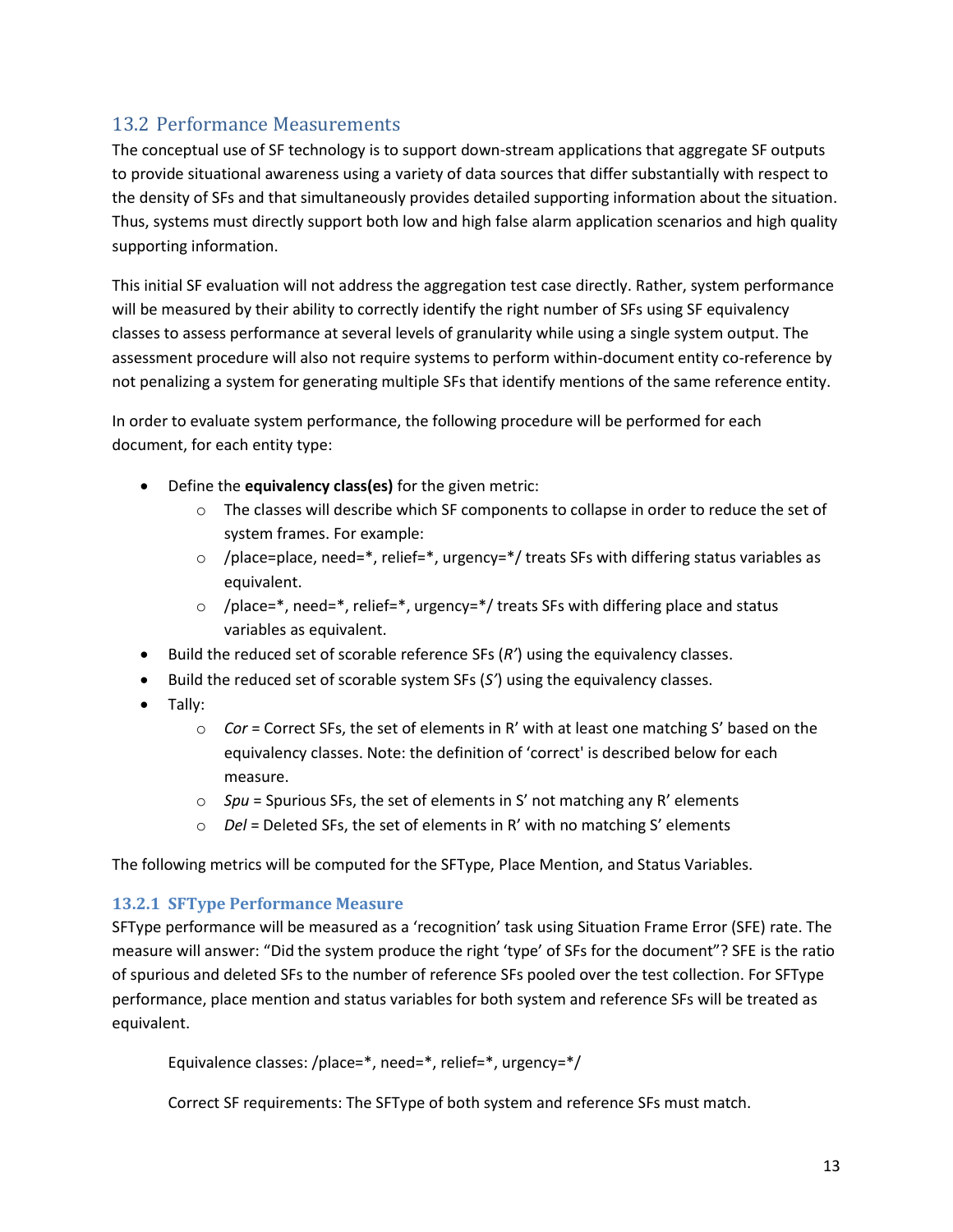$SFE_{SFType} = |Spu + Del| / |R'|$ 

*SFE* will be calculated and reported over the full test collection, genre, SFType(s), Need SFType(s), and Issue SFTypes(s).

#### <span id="page-13-0"></span>**13.2.2 SFType+Place Mention Performance Measure**

Joint SFType and Place Mention performance will be measured as Situation Frame Error (SFE) rate. The measure will answer: "Did the system produce the right set of 'type+place' SFs for the document"?. A system will not be penalized by creating multiple SFs for the same reference entity so long as the types match and the system's place mention extent matches at least one mention extent of the reference entity's mentions effectively 'no-scoring' the duplicates. For this measure, all status variables are treated as equivalent.

Equivalence classes: /place=place, need=\*, relief=\*, urgency=\*/

Correct SF requirements: The SFType of both system and reference SFs must match and the system mention extent must match at least one mention of the reference entity's mentions.

 $SFE_{SFType+Place} = |Spu + Del| / |R'|$ 

#### **13.2.3 SFType+Place+Status Performance Measure**

Joint SFType, Place Mention, and Status performance will be measured as Situation Frame Error (SFE) rate. The measure will answer: "Did the system produce the right set of 'type+place+status variable X' SFs for the document"?. Each status variable will be evaluated separately (even though 'need' and 'urgency' are inter-related) using a separate equivalence class for each variable and applying the same place mention matching rules as above.

Type+Place+Need:

Equivalence classes: /place=place, need=need, relief=\*, urgency=\*/

Correct SF requirements: The SFType, place mention (as described in [13.2.2\)](#page-13-0), and Need status of both system and reference SFs must match

 $SFE$ <sub>SFType+Place+Need</sub> =  $|Spu + Del| / |R'|$ 

Type+Place+Relief:

Equivalence classes: /place=place, need=\*, relief=relief, urgency=\*/

Correct SF requirements: The SFType, place mention (as described in [13.2.2\)](#page-13-0), and Relief status of both system and reference SFs must match

 $SFE<sub>SFType+Place+Relief</sub> = |Spu + Del| / |R'|$ 

Type+Place+Urgency: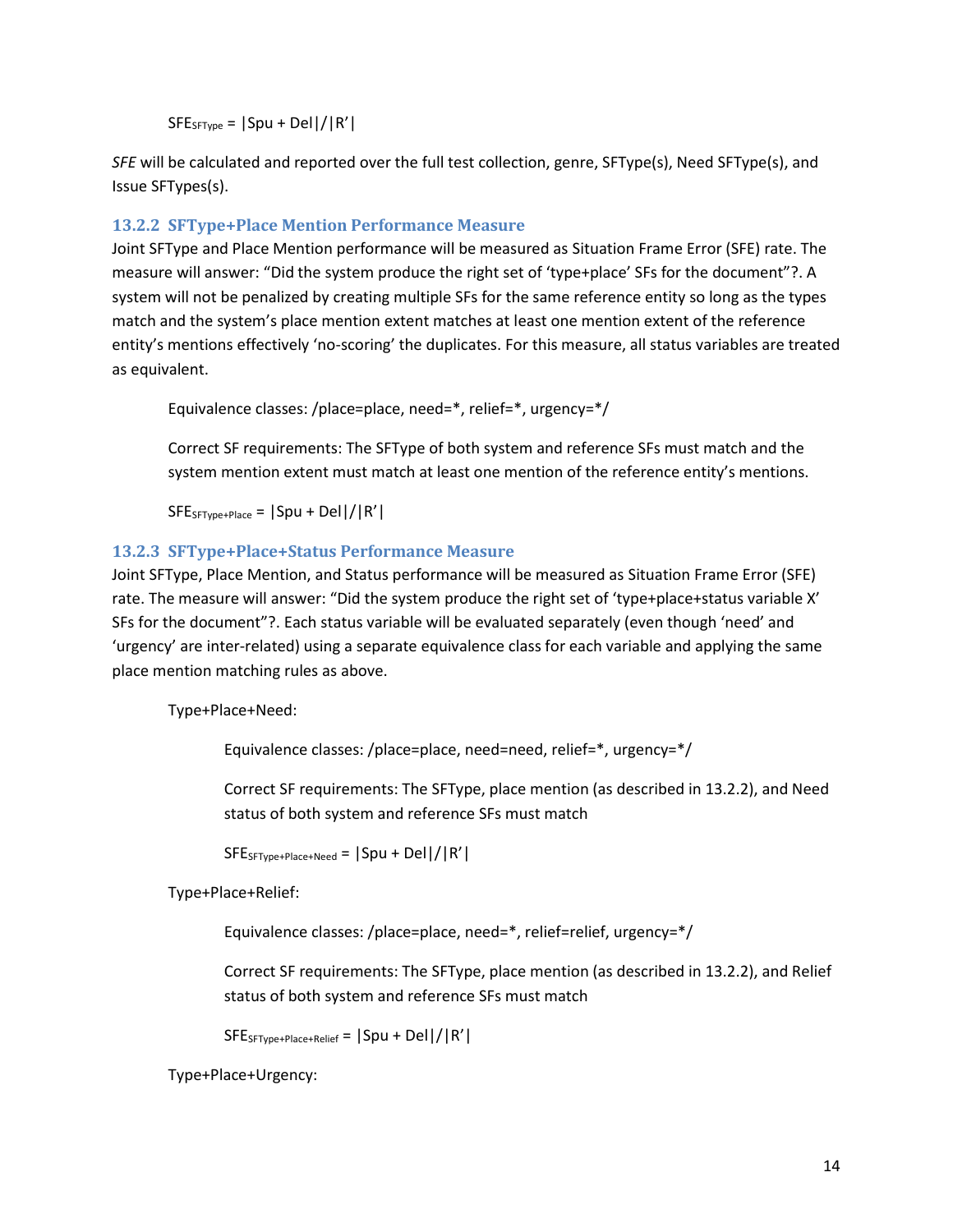Equivalence classes: /place=place, need=\*, relief=\*, urgency=urgency/

Correct SF requirements: The SFType, place mention (as in [13.2.2\)](#page-13-0), and Urgency status of both system and reference SFs must match

```
SFE_{SFType+Place+Urgency} = |Spu + Del| / |R'|
```
#### <span id="page-14-1"></span>13.3 System Output Format

The system output structure is a JSON structure and should confirm to the json schema "lorehltsf\_output-schema\_v0.2.json" that is available online<sup>15</sup>. Contained below is an initial example that is also available online<sup>16</sup>.

```
\lceil{ "DocumentID": "123",
    "Type": "Water Supply",
    "TypeConfidence": 0.5,
    "PlaceMention": {
      "EntityType": "GPE",
      "Start": 25,
      "End": 40
    },
    "Status": {
      "Need": "Current",
      "Relief": "No known resolution",
      "Urgent": true
    }
  },
  { "DocumentID": "123",
    "Type": "Civil Unrest or Wide-spread Crime",
    "TypeConfidence": 0.7,
    "PlaceMention": {
      "EntityType": "LOC",
      "Start": 12,
      "End": 23
    }
  }
]
```
#### 13.4 System Submission Format

The SF system output files as described in [13.3](#page-14-1) named 'system\_output.json' along with the file list as described in section 7.4 named 'filelist.txt' should be placed into flat-file hierarchy and compressed into a .tgz or .zip file. There are no restrictions on the submission file name besides the suffix '.tgz' or '.zip'.

# <span id="page-14-0"></span>14 Named Entity Recognition (NER) Evaluation Specifications

#### 14.1 Task Definition

l

Given a document in the incident language, an NER system is required to automatically identify and classify entity mentions into pre-defined entity types. Note only named mentions are targeted. The entity

<sup>15</sup> ftp://jaguar.ncsl.nist.gov/lorehlt16/lorehlt-sf\_output-schema\_v0.2.json

<sup>16</sup> ftp://jaguar.ncsl.nist.gov/lorehlt16/lorehlt-sf\_sample-system-output\_v0.2.json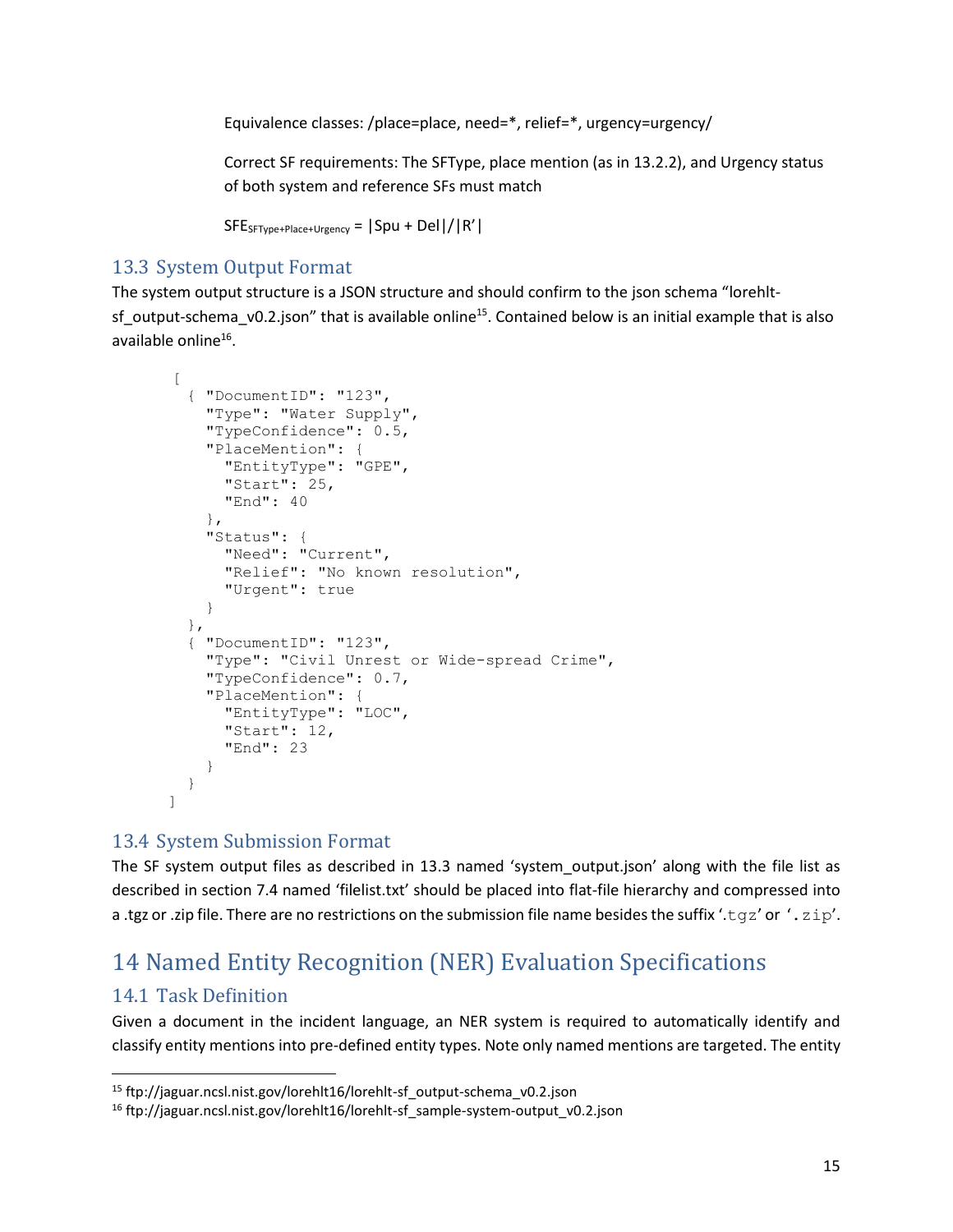types in LORELEI/LORE tasks are listed as follows: (To be aligned with LDC NER annotations, we are planning to follow their definitions, so the following definitions may subject to change. A pointer to LDC's annotation guidelines will be given later.)

- Person (PER): Person entities are limited to humans identified by name, nickname or alias.
- Geo-political Entity (GPE): GPE entities are composite entities, such as cities, provinces, countries, meaning there are several criteria that must be present to make something a GPE. GPEs consist of (1) a physical location, (2) a government, and (3) a population. All three of these elements must be present for an entity to be tagged as a GPE, as in: United States, China, Pennsylvania, Philadelphia
- Organization (ORG): Organization entities are limited to corporations, institutions, government agencies and other groups of people defined by an established organizational structure.
- Location (LOC): Location entities include geographically defined places such as bodies of water, mountains, etc.). Locations also include man-made structures like airports, highways, streets, factories and monuments (namely, facilities defined in previous programs such as ACE and KBP EDL).

Other types of named entities like events, animals, inanimate objects and monetary units will not be annotated.

#### 14.2 Performance Measurements

Scoring metrics from TAC KBP2014/2015 tasks will be extended to the NER tasks. System output will be computed against the gold annotation output for precision (P), recall (R) and their balanced harmonic mean (F1). The official metric will be based on exact mention boundary matches, that is, a name mention is correctly labeled if its entity type and start/end offsets match those of a reference name mention. Specifically, we report these three metrics (P, R and F1) for strong typed mention from TAC2015 EDL measurements. The detailed description of TAC EDL scoring metrics is in section 2.2 in the overview paper: [http://nlp.cs.rpi.edu/paper/kbp2015.pdf.](http://nlp.cs.rpi.edu/paper/kbp2015.pdf)

In addition to the exact match metric, we award systems for partial matches according to the degree of character overlap between system and key names for diagnostic analysis. The partial match scoring algorithm has two parameters: the recall overlap strategy and the precision overlap strategy.

- The per-name recall score of a name in the answer key is the fraction of its characters which overlap with the system name set according to the recall overlap strategy parameter. For the "MAX" strategy, this will be the characters overlapping with the single system name with maximum overlap. For the "SUM" strategy, this will be the number of its characters which overlap with any system mention.
- The recall score for a system is the mean of the per-name recall scores for all names in the answer key.
- The per-name precision score of a name in the answer key is the fraction of its characters overlapped by the reference set, where "overlapping" is determined by the precision overlap strategy in the same manner as above for recall.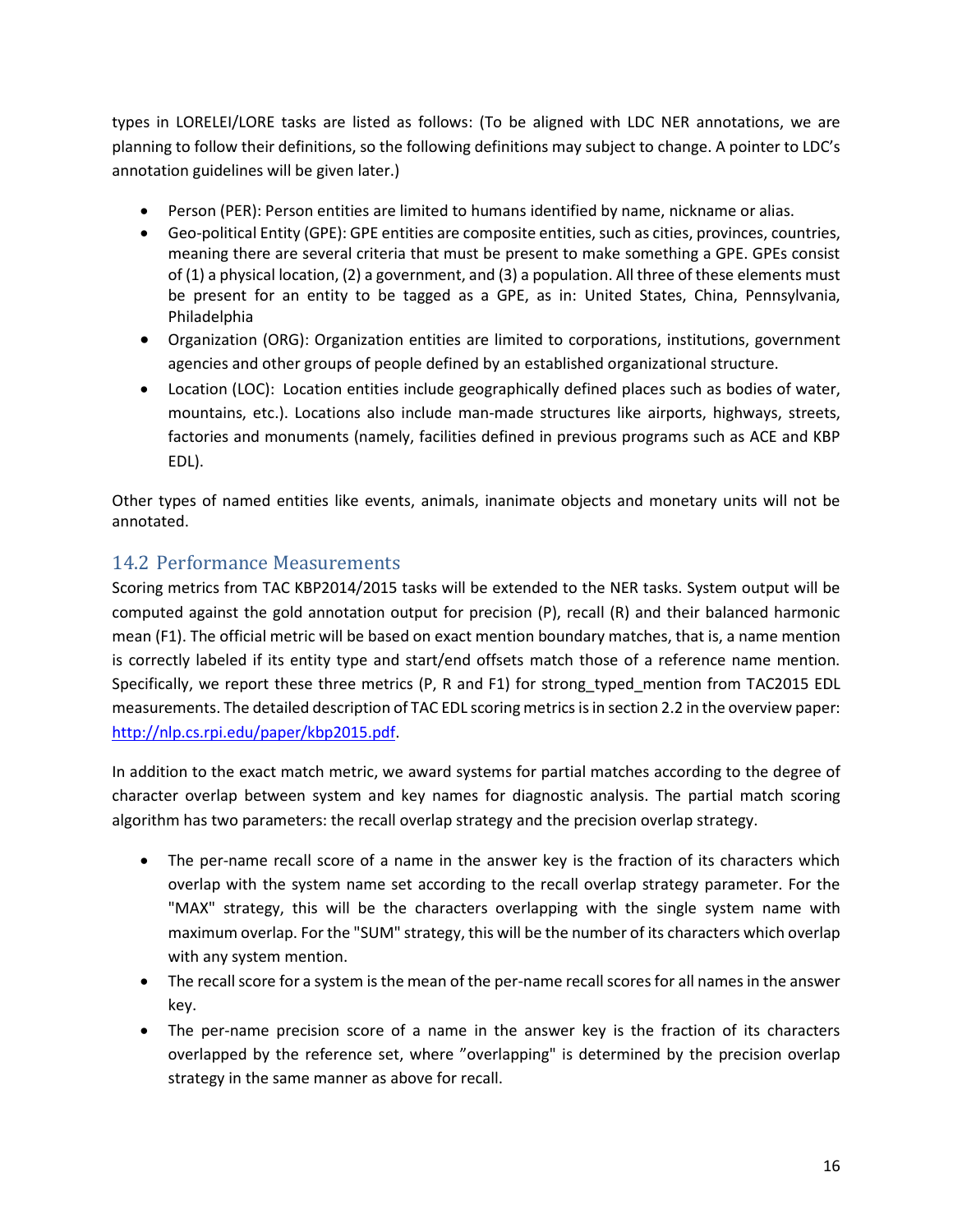The precision score for a system is the mean of the per-name precision scores for all names in the answer key.

We will report scores for all four parameter combinations. The scorer is available at: [https://github.com/wikilinks/neleval.](https://github.com/wikilinks/neleval)

#### <span id="page-16-0"></span>14.3 System Output Format

An NER system is required to automatically generate an output file, which contains one line for each mention, where each line has the following tab-delimited fields. Please note that while the format is identical to that of TAC2014/2015 EDL, some fields will just be placeholders as noted below. Using the same format eliminates needs for making changes to the scorer code. Besides, full EDL is expected in year 2 and beyond.

Field1<tab>Field2<tab>Field3<tab>...<tab>Field8

where:

Field 1: system run ID, unique team id to identify each team and their runs

Field 2: mention ID, unique for each entity name mention

Field 3: mention head string, the full head string of the entity mention

Field 4: document ID: mention head start offset – mention head end offset, an ID for a document in the source corpus from which the mention head was extracted, the starting offset of the mention head, and the ending offset of the mention head.

Field 5: NIL (in future this is a place holder for reference KB link entity ID)

Field 6: entity type: {GPE, ORG, PER, LOC} type indicator for the entity

Field 7: all should be of type {NAM}

Field 8: a confidence value. Set to 1 for Phase I. In the future this field will be replaced by entity linking confidence score.

#### Sample NER output:

|   |                                                   | NIST NW ARX UZB 164780 20140900-NE1 Eduard Jennerni NW ARX UZB 164780 20140900:479-493 NIL PER NAM 1.0 |  |
|---|---------------------------------------------------|--------------------------------------------------------------------------------------------------------|--|
|   | NIST NW ARX UZB 164780 20140900-NE2 Glostershir   | NW ARX UZB 164780 20140900:614-624 NIL LOC NAM 1.0                                                     |  |
|   | NIST NW ARX UZB 164780 20140900-NE3 Eduard Jenner | NW ARX UZB 164780 20140900:1038-1050 NIL PER NAM 1.0                                                   |  |
|   | NIST NW ARX UZB 164780 20140900-NE4 Jenner        | NW ARX UZB 164780 20140900:1365-1370 NIL PER NAM 1.0                                                   |  |
| . |                                                   |                                                                                                        |  |

Note that there is only one NER system output file, and the output file can have any name as long as it has a ".tab" extension.